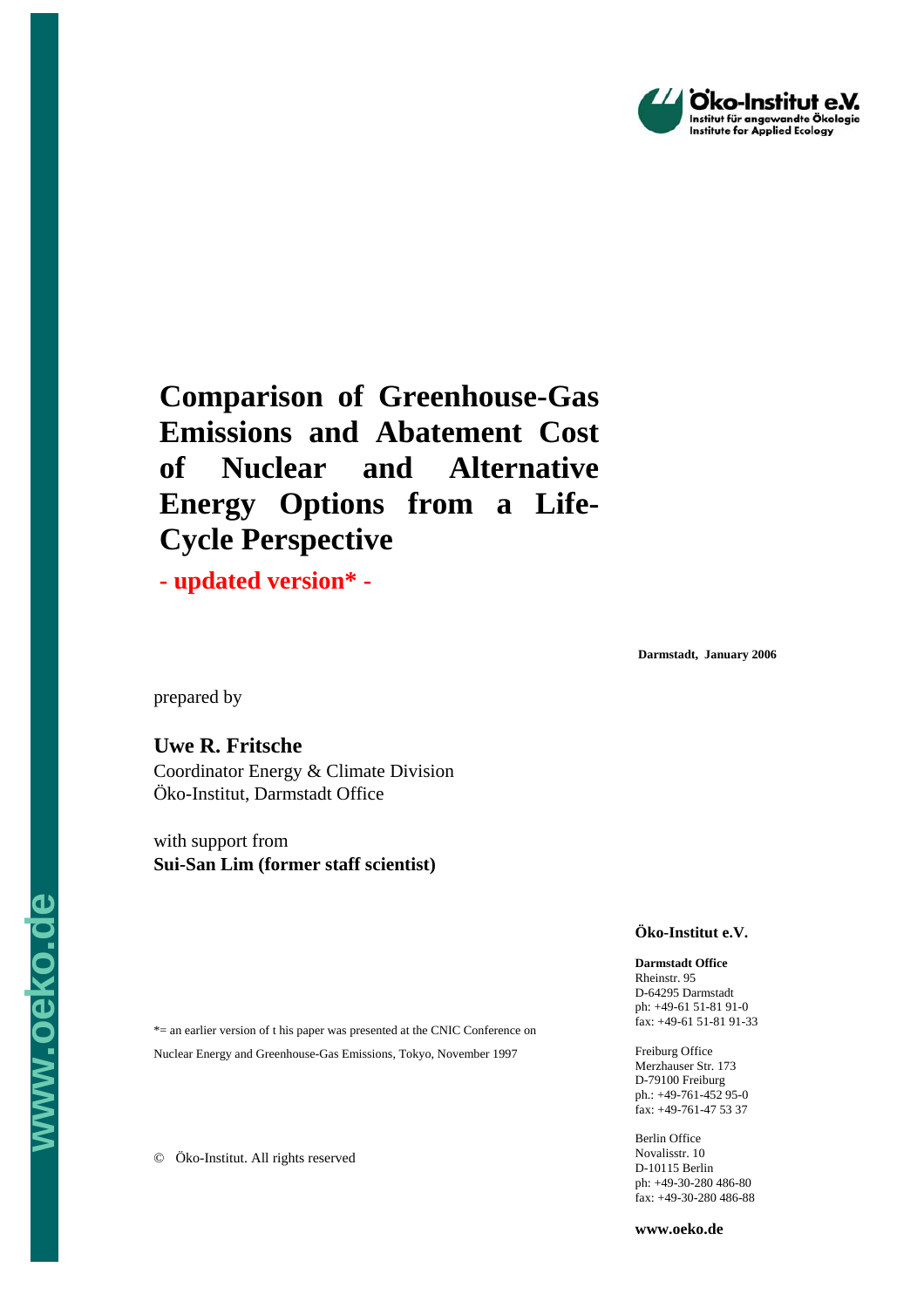## **Contents**

| 5 |  |
|---|--|
|   |  |
|   |  |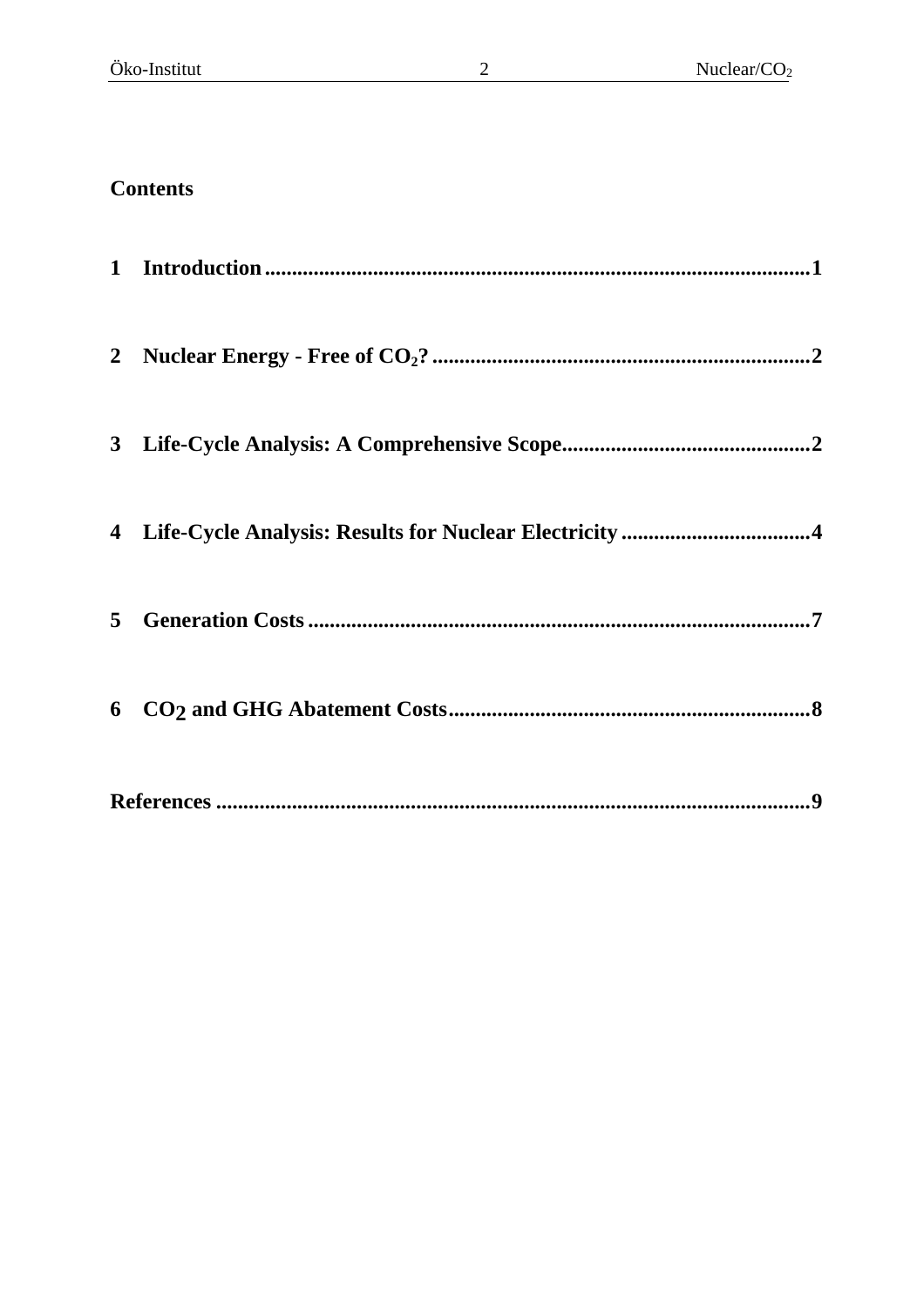### <span id="page-2-0"></span>**1 Introduction**

The political, societal, and scientific debate on nuclear energy has a long history: Starting in the early 1970ies with concerns about low-level radiation, nuclear accidents, and final disposal of spent fuel, the late 1970ies focused on limited energy resources for which nuclear promised relieve in applying reprocessing with breeder cycles. In this time frame, associated proliferation risks were discussed as well.

In the 1980ies, the debate focused on the economics of nuclear power, and of its alternatives.

In the 1990ies, global concerns regarding the greenhouse effect peaked in the Rio Convention on Climate Chance, and the Kyoto Protocol to limit greenhouse-gas emissions from industrialized countries which entered into force in February 2005. Accordingly, proponents argue that nuclear electricity is favourable in terms of its "zero" greenhouse-gas emissions.

Since September 11, 2001, issues of nuclear terrorism are under discussion as well.

In parallel to this debate, nuclear expansion slowed down due to rising costs, and a *de-facto* moratorium in OECD countries after the Harrisburg (1981), and Chernobyl (1986) accidents could be observed. Disregarding voices calling for a nuclear "renaissance" in the 1990ies and after, several European countries endorsed nuclear *phase-out* policies. In other parts of the (developing) world, nuclear electricity continued a rather slow expansion<sup>[1](#page-2-0)</sup>.

As the issue of nuclear risks in its various forms – from radiation released during uranium mining to severe reactor accidents, and leakage from fuel reprocessing and repositories for spent fuel - is beyond the scope of this paper, we concentrate the following analysis on the more recent issues for which a scientifically "reasonable" range of data is available.

In that respect, two arguments favouring nuclear electricity can be identified:

- It is *allegedly "free"* of CO<sub>2</sub>, and
- It is *allegedly low cost*.

1

In this paper, we address both, presenting results of life-cycle cost and emission analyses of energy systems with respect to current technologies<sup>[2](#page-2-0)</sup>.

We discuss the results with respect to other findings in the literature, and also indicate the  $\cos$ -effectiveness of  $CO<sub>2</sub>$  abatement in the electricity sector.

The scientific work from which this paper draws was sponsored by a variety of sources, including the German Federal Ministry for Environment, Nature Protection, and Nuclear Safety (BMU), German Federal Ministry for Research and Education (BMBF), The Federal Environment Agency of Germany (UBA).

<sup>&</sup>lt;sup>1</sup> For details on the status and prospects of the world-wide nuclear industry, see Schneider/Froggatt (2004).

<sup>&</sup>lt;sup>2</sup> The original paper of 1997 was updated with the most recent GEMIS data. Also, currency data were converted from the original DM and US\$ figures (in 1995 values) to  $Euro<sub>2000</sub>$  figures.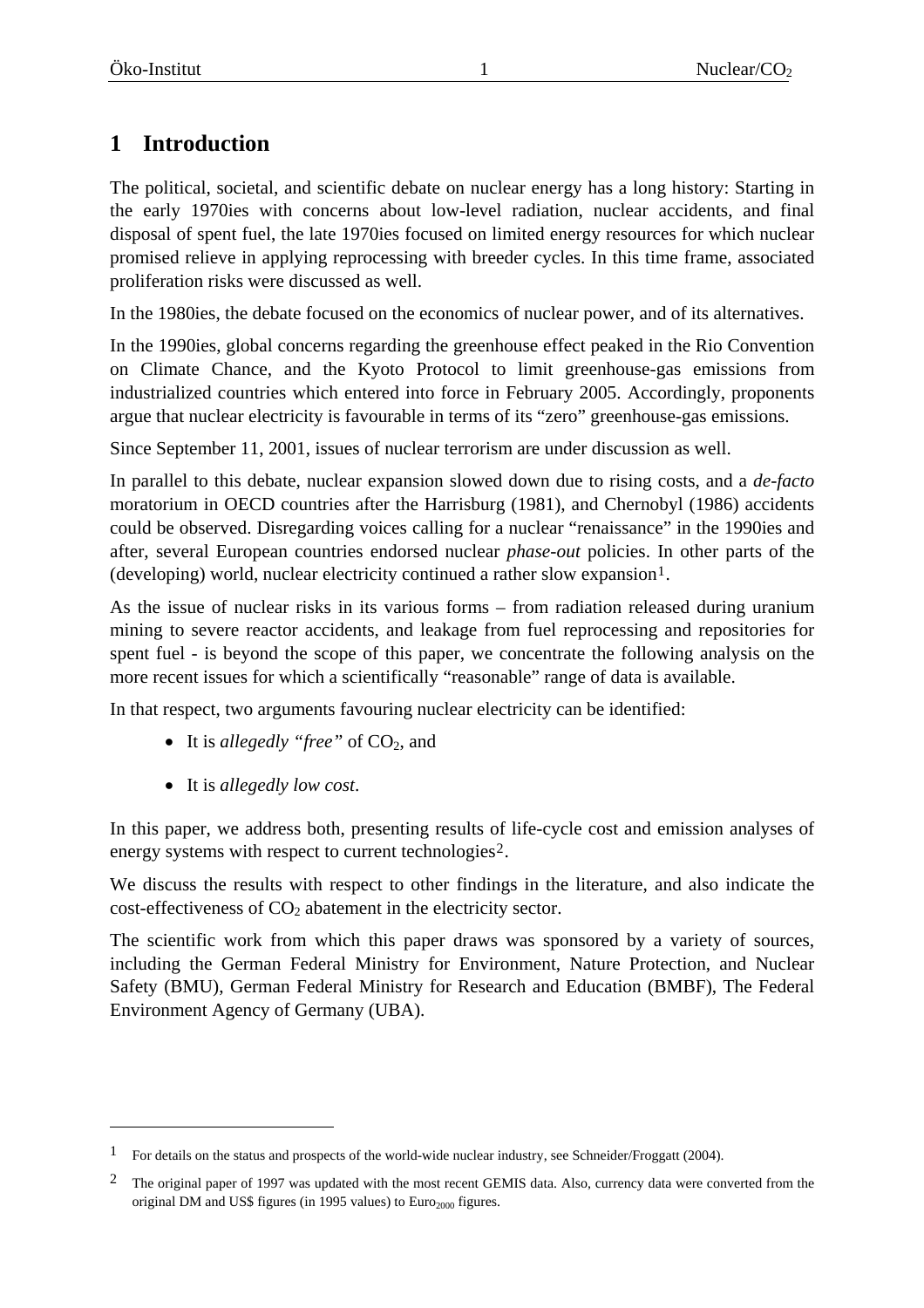### <span id="page-3-0"></span>2 **Nuclear Energy - Free of CO<sub>2</sub>?**

The apparent advantage of nuclear power plants is based on the fact that they do *not* emit  $CO<sub>2</sub>$ *directly*.

However, the production of nuclear electricity includes ore mining and processing, enrichment of uranium, fuel fabrication etc. – this is the so-called *upstream* fuel-cycle. Nuclear is not the only energy source needing upstream activities before electricity can be generated in a plant: also fossil fuels and biomass need extraction, processing, conversion, and transport. There are also *downstream* (post-plant) activities needed to process and store (nuclear) wastes. Furthermore, steel, concrete, and other materials are necessary for the *construction* of both the nuclear power plants, and the facilities in the up- and downstream fuel-cycle. If those are included, the analysis comprises the whole *life-cycle* of the nuclear system.

The energy used for these purposes is partly produced by fossil energy (which causes greenhouse-gas emissions), and some additional greenhouse-gas emissions result directly from chemical reactions during material processing (e.g. cement production).

Thus, nuclear powerplants – as well as other energy facilities - *indirectly* emit  $CO_2$  as well as other greenhouse gases.

### **3 Life-Cycle Analysis: A Comprehensive Scope**

Since the greenhouse effect works globally, and  $CO<sub>2</sub>$  emissions contribute to the greenhouse effect independently from their origin, the *whole life-cycle* of production from primary energy extraction to energy output has to be taken into account when considering or comparing greenhouse-gas emissions from energy processes. To do so, one has to follow all relevant steps along the life-cycles of energy technologies, tracking all activities which directly or indirectly emit greenhouse gases. The following figure shows the principle structure of energy fuel-cycles (i.e. life-cycles without including construction of facilities) in the left part, and material cycles in the right-hand part:



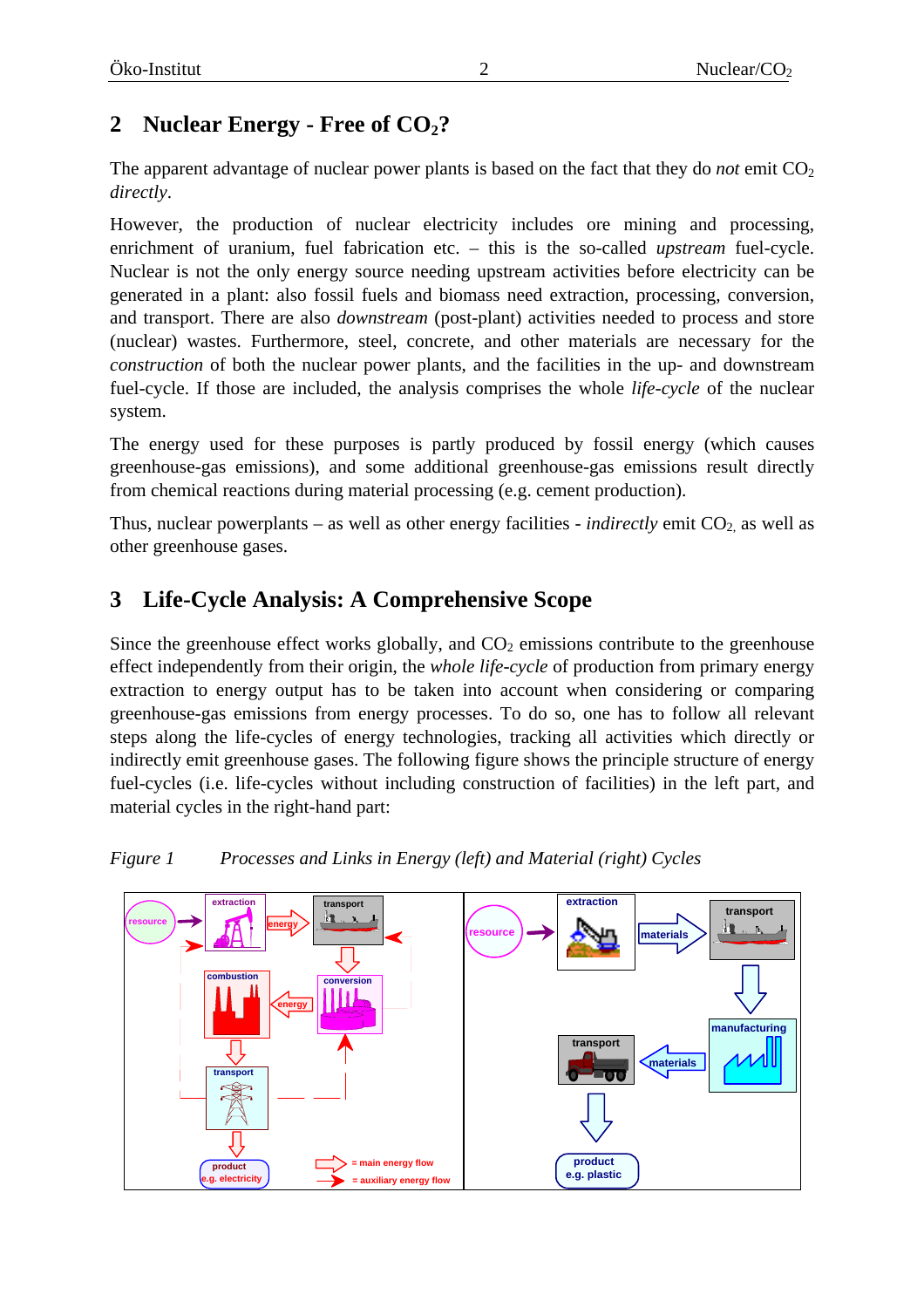<span id="page-4-0"></span>Along the energy flow, emissions and other environmental impacts can occur in every step ("process") of the cycle, depending on the technology and fuel characteristics.

In addition to the direct flow of energy, one has to consider that it takes materials to build the energy facilities (e.g. powerplants, pipelines, transmission lines). For these material inputs, similar upstream cycles must be considered: The *combination of both the energy and the material cycles* gives the so-called *life-cycle*, in which three levels of impacts can occur:

- direct impacts from the *operation* of processes,
- indirect impacts from *auxiliary* inputs to these processes (including transports), and
- indirect impacts from manufacturing materials used during the *construction* of all processes.

In reality, these levels are *interlinked* (e.g., electricity for steel making comes from a powerplant made of steel), so that life-cycle analysis considers the interactions between all processes.

To make life-cycle analysis practical, one has to collect, and process a huge variety of data (including geographical variation of energy processes, fuel quality, transport distances, etc.).

Öko-Institut maintains since 1987 a computer model called GEMIS (Global Emission Model for Integrated Systems)<sup>[3](#page-4-0)</sup>, in which this data is compiled, and continuously updated and expanded. The GEMIS database is shown in the following figure:

1

<sup>3</sup> GEMIS is a multilingual model and database. For more information, see [www.gemis.de](http://www.gemis.de/)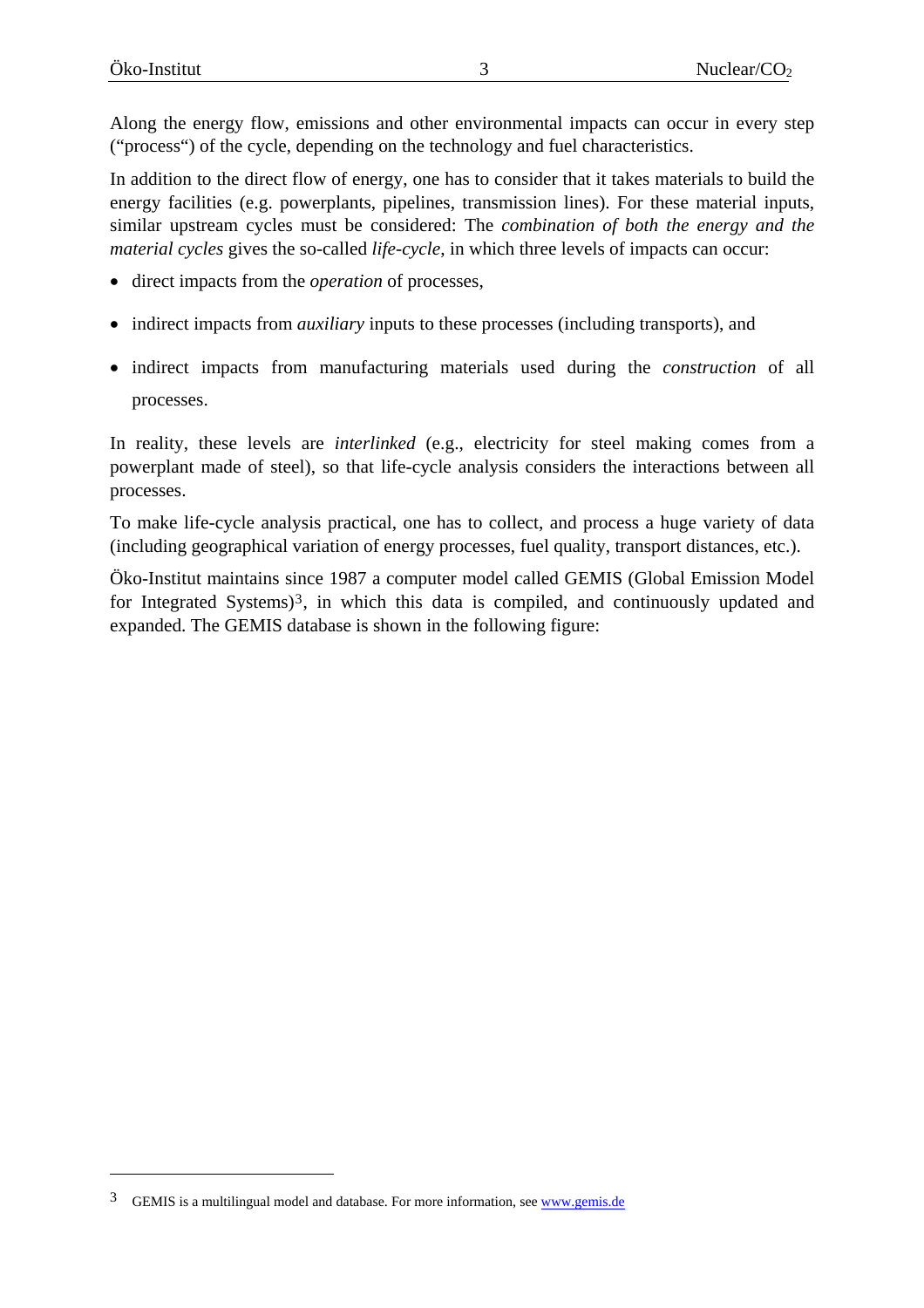

#### <span id="page-5-0"></span>*Figure 2 Principal Structure of the GEMIS Database*

### **4 Life-Cycle Analysis: Results for Nuclear Electricity**

As nuclear energy is part of energy life-cycles, the GEMIS project also collected data on nuclear plants, their upstream fuel-cycle, and the materials needed to build nuclear plants.

According to these data, the GEMIS model calculates some 31 grams of  $CO<sub>2</sub>$  per kWh of electricity generated in nuclear power plants in Germany. These calculations are based upon data for the whole life-cycle (complete production process including ore extraction, transformation, enrichment, and construction of all facilities).

As not only  $CO<sub>2</sub>$  is emitted along the nuclear life-cycle, other greenhouse gases contribute to a total of some 33 g of  $CO_2$  equivalents per kWh<sub>el</sub> from nuclear.

The results of other international studies show higher  $CO_2$  figures: 30 to 60 g/kWh<sub>el</sub> (IEA 1994; CRIEPI 1995) up to 120 g/kWh<sub>el</sub> for 0.1-1% ore grades (van Leeuwen/Smith 2004).

In total, a nuclear power station of standard size (1250 MW, 6500 h/a) *indirectly* emits some 250,000 t (German conditions) per year.

In comparison with the specific  $CO<sub>2</sub>$  emissions (per kWh) of alternative systems, e.g., cogeneration, renewable energies, and electricity saving, nuclear electricity is *not* the "winner" (see figure below).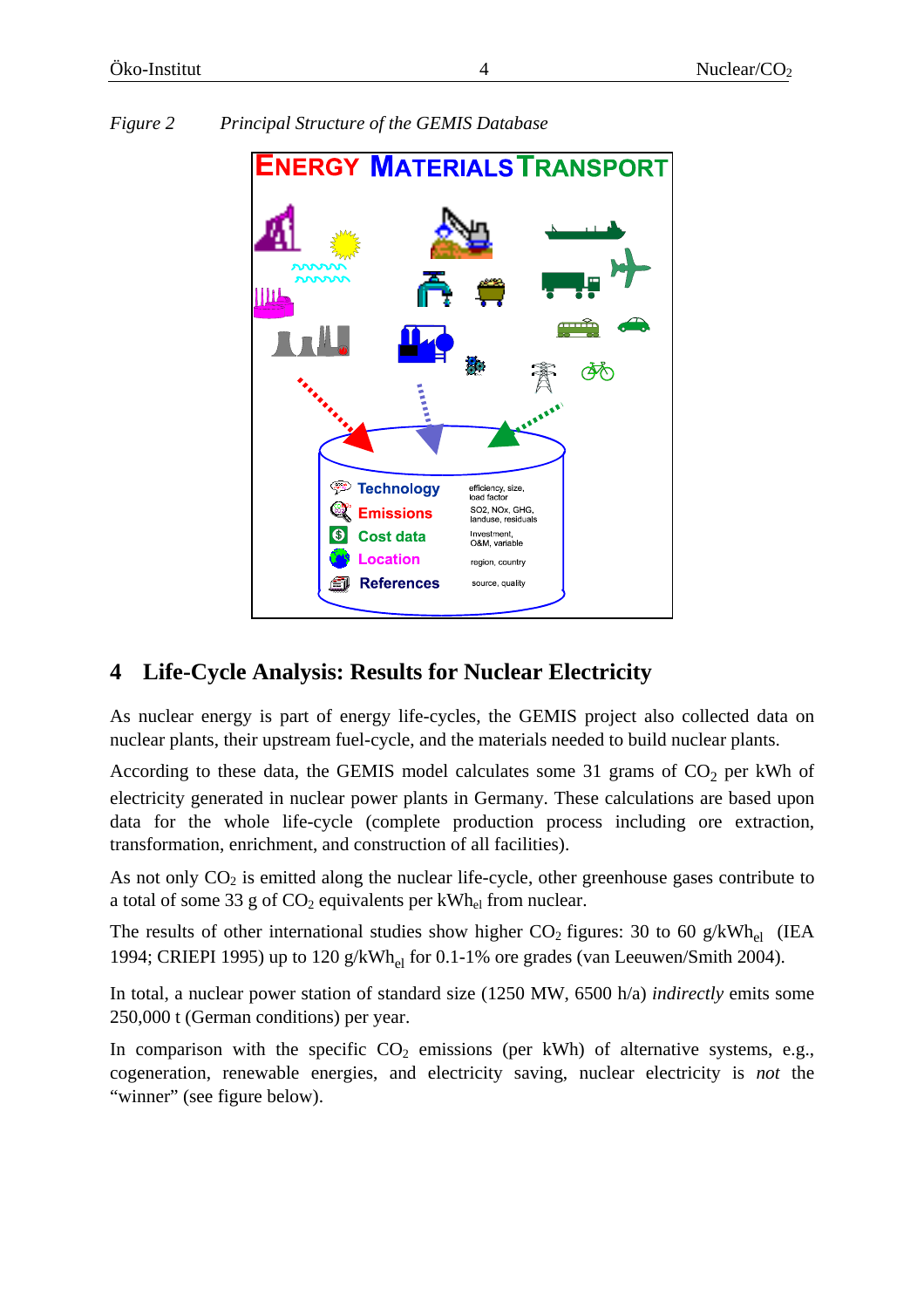

#### *Figure 3 Life-Cycle CO<sub>2</sub> Emissions from Electricity Generation (GEMIS data)*

Source: own calculation with GEMIS 4.3

The "negative" emissions of cogeneration are the results of the following approach:

When comparing electricity-*only* options like nuclear, wind etc. with *combined* heat and power (CHP) generation (i.e. cogeneration), one must deal with the additional *non*-electric but still useful - heat output supplied by the cogeneration system. To do so, first the *total* CO<sub>2</sub> emissions of the cogeneration system (i.e. the emissions from generating both electricity *and* heat) are determined. Then, the emissions of a heating system delivering the *same amount* of heat are subtracted ("credited"), because the cogeneration system not only generates electricity, but also replaces heat supply from another system – say, an oil heater – and, hence, replaces also its emissions.

For example, the production of 1 kWh of electricity in a gas-fired internal combustion engine (ICE) cogenerator substitutes about 2 kWh of heat which does not have to be produced separately. The  $CO<sub>2</sub>$  emissions thus saved are credited to the cogeneration system.

The *net* CO<sub>2</sub> emissions of electricity from gas-fired ICE cogeneration plants are *lower* than the  $CO<sub>2</sub>$  emissions of electricity produced in nuclear power plants. For biogas cogeneration, the negative net figures are even higher, as biomass is  $CO<sub>2</sub>$ -neutral.

Electricity saving and electricity from other renewable energy sources also clearly show fewer emissions.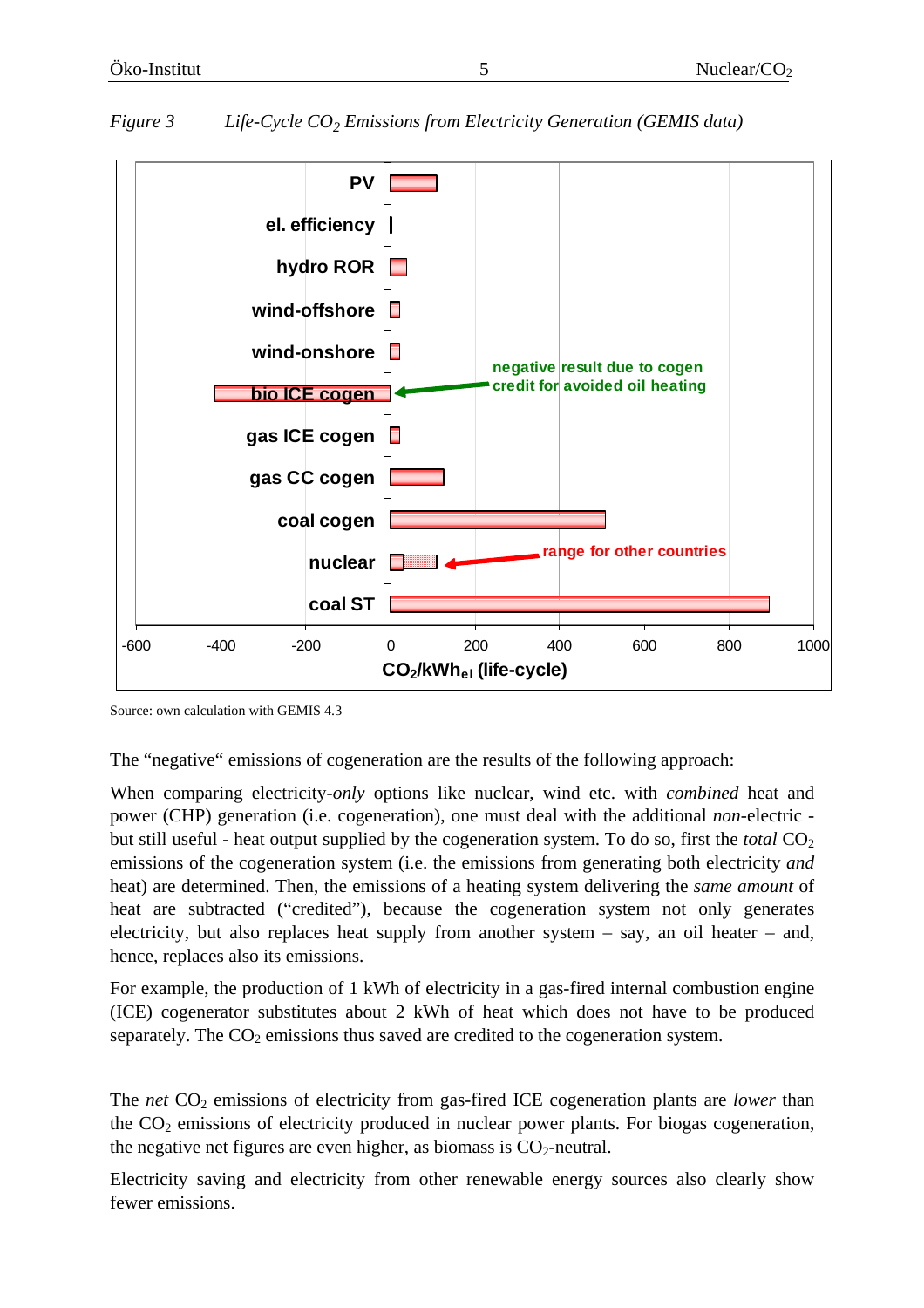<span id="page-7-0"></span>Besides  $CO<sub>2</sub>$ , the upstream fuel cycles of fossil and biomass energy systems also cause other greenhouse-gas emissions (notably  $CH_4$  and  $N_2O$ ), so that a more comprehensive comparison must take these non- $CO<sub>2</sub>$  greenhouse gases also into account.

The following figure shows the overall greenhouse-gas (GHG) emissions, expressed in  $CO<sub>2</sub>$ equivalents[4](#page-7-0).





Source: own calculation with GEMIS 4.3

1

The inclusion of the non- $CO<sub>2</sub>$  GHG does not effect nuclear life-cycle emissions, but increases those of coal, and natural gas systems.

All in all, renewable electricity, and electricity efficiency have lower GHG emissions than nuclear electricity. Small-scale gas cogeneration plants are close to nuclear, while biogas-fired cogeneration clearly has far lower emissions than nuclear plants<sup>[5](#page-7-0)</sup>.

<sup>&</sup>lt;sup>4</sup> The CO<sub>2</sub> equivalents are calculated using the IPCC global warming potentials for CH<sub>4</sub>, and N<sub>2</sub>O, i.e. their relative radiative forcing compared to  $CO<sub>2</sub>$  (mass-based, for a time horizon of 100 years).

<sup>5</sup> This is also true for other biomass-fired powerplants and cogenerators – even if they biomass from dedication energy crops such as short-rotation forestry, miscanthus, or switchgrass.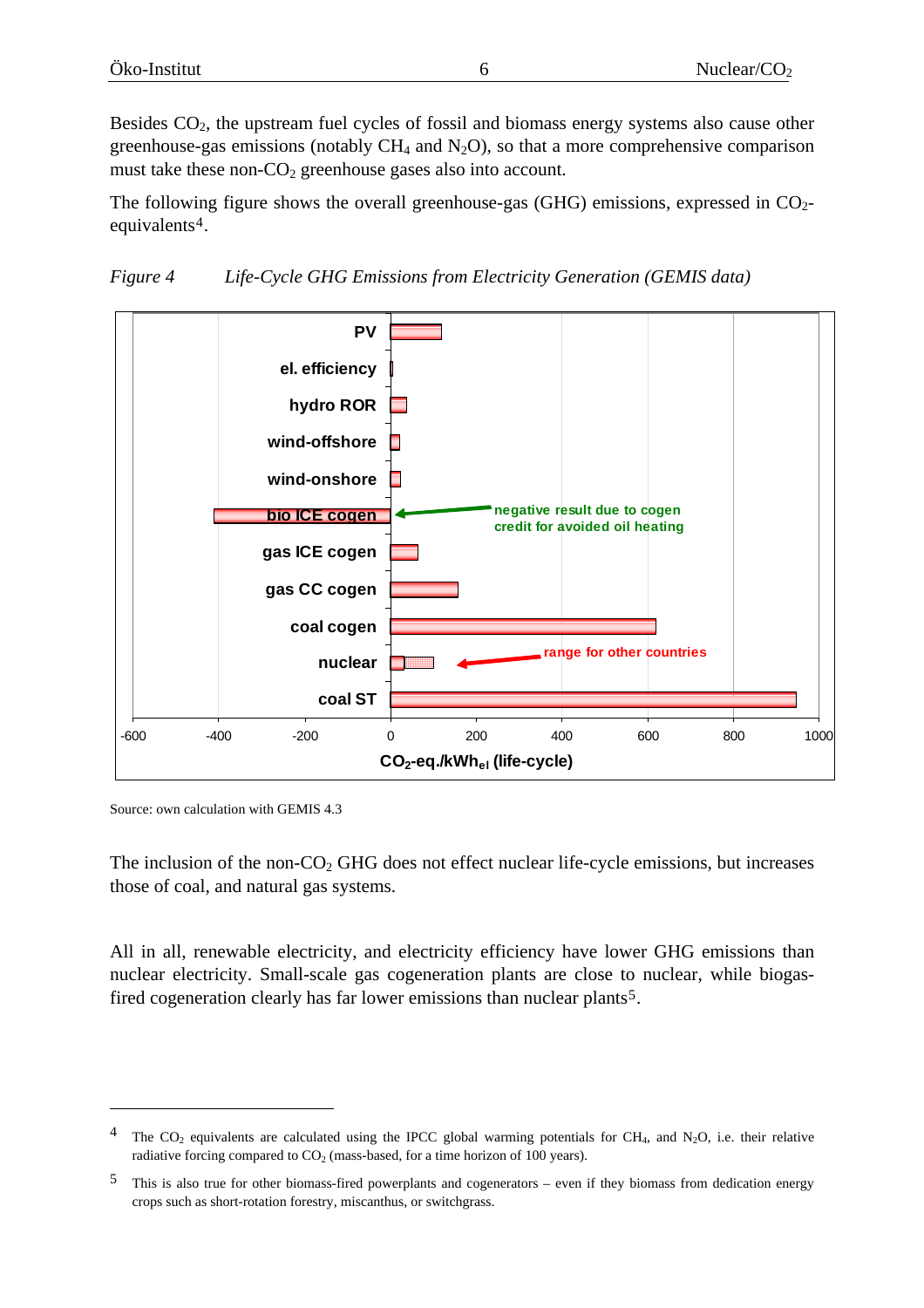### <span id="page-8-0"></span>**5 Generation Costs**

An important issue in the discussion on nuclear energy is the amount of costs associated with the generation of a kWh of electricity. A broad range of data on investment, operating and decommissioning costs exists for nuclear plans, as indicated in the table below.

|                  |                         | <b>NEA/IEA (2005)</b> |      |              |
|------------------|-------------------------|-----------------------|------|--------------|
| <b>Parameter</b> | <b>Units</b>            | Min                   | max  | <b>GEMIS</b> |
| Investment       | €/k $W_{el}$            | 1500                  | 2500 | 2050         |
| fixed O&M        | €/kW*a                  | 40                    | 94   | 61,5         |
| Fuel & disposal  | €/MWh <sub>el</sub>     | 3.3                   | 7.5  | 5.1          |
| Operating time   | h/a                     | 6000                  | 7000 | 6500         |
| Lifetime         | a                       | 20                    | 30   | 25           |
| generation cost* | €cent/kWh <sub>el</sub> | 4.5                   | 6.5  | 5.3          |

*Generation costs of nuclear power (1250 MW<sub>eb</sub>, PWR)* 

 $* = \omega$  7% real interest rate

The generation costs of new nuclear plants differ depending on various parameters. The range is 4.5 to 6.5  $\oplus$  ent<sub>2000</sub> per kilowatt hour for current reactor designs, with GEMIS data for Germany in the order of 5  $\oplus$  ent/kWh<sub>el</sub>.

In GEMIS, a variety of other electricity generation technologies is available as well for emission and cost comparisons. Figure 5 shows the costs of selected other electricity systems.





Source: own calculation with GEMIS 4.3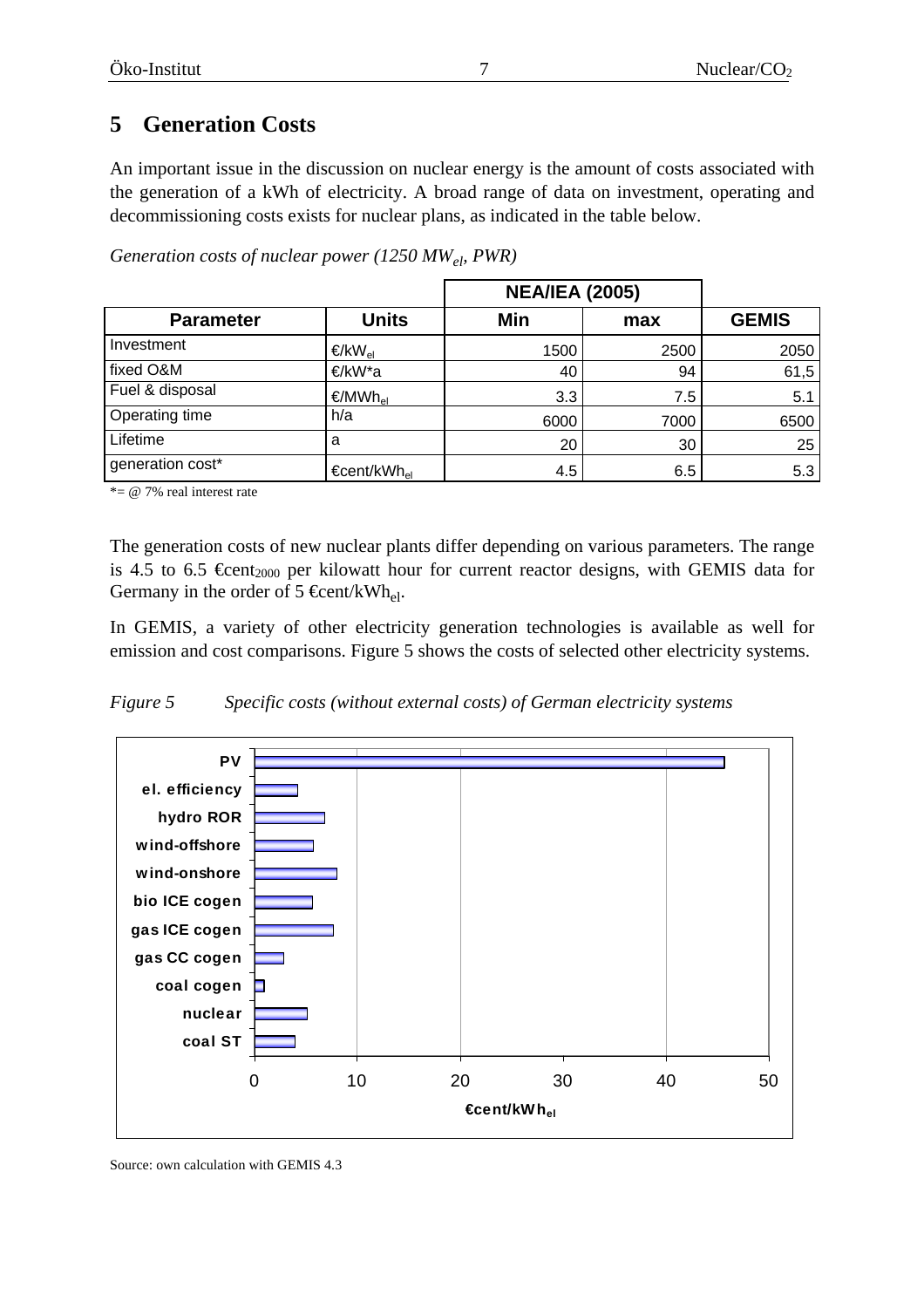<span id="page-9-0"></span>The figure clearly shows that assertions of low nuclear power costs are no longer valid (see IPSEP 1995 for details). The costs of other alternative systems *without* particular risks (e.g. cogeneration, DSM) are essentially lower than the low costs margins of *new* nuclear plants. These systems are competitive and their costs are also lower. They will be even more favourable if the upper limit cost of nuclear electricity is assumed.

### **6 CO2 and GHG Abatement Costs**

To determine the costs of  $CO<sub>2</sub>$  (or more general: GHG) abatement, one has to select a reference option (e.g., coal- or gas-fired powerplant), and then calculate the emission and cost differences of this reference option to alternative generation technologies.

The specific GHG abatement costs are then calculated as the ratio of the quantity of avoided GHG emission, and the cost difference to the reference option.

With GEMIS, the specific abatement costs can be calculated easily, because the model determines both the life-cycle emissions, and costs.

In Figure 6, the results of the GEMIS calculation is shown for selected electricity systems.



*Figure 6 Specific GHG abatement costs for selected electricity systems* 

Source: own calculation with GEMIS 4.3

As can be seen, the coal-fired cogeneration plant, the gas-CC cogen system offer *negative* CO<sub>2</sub> abatement costs, i.e. their *costs are below* the reference option (new coal-fired power station with world-market hard coal), and also their emissions. Thus using those options instead of a coal plant, one could save costs while reducing GHG emissions.